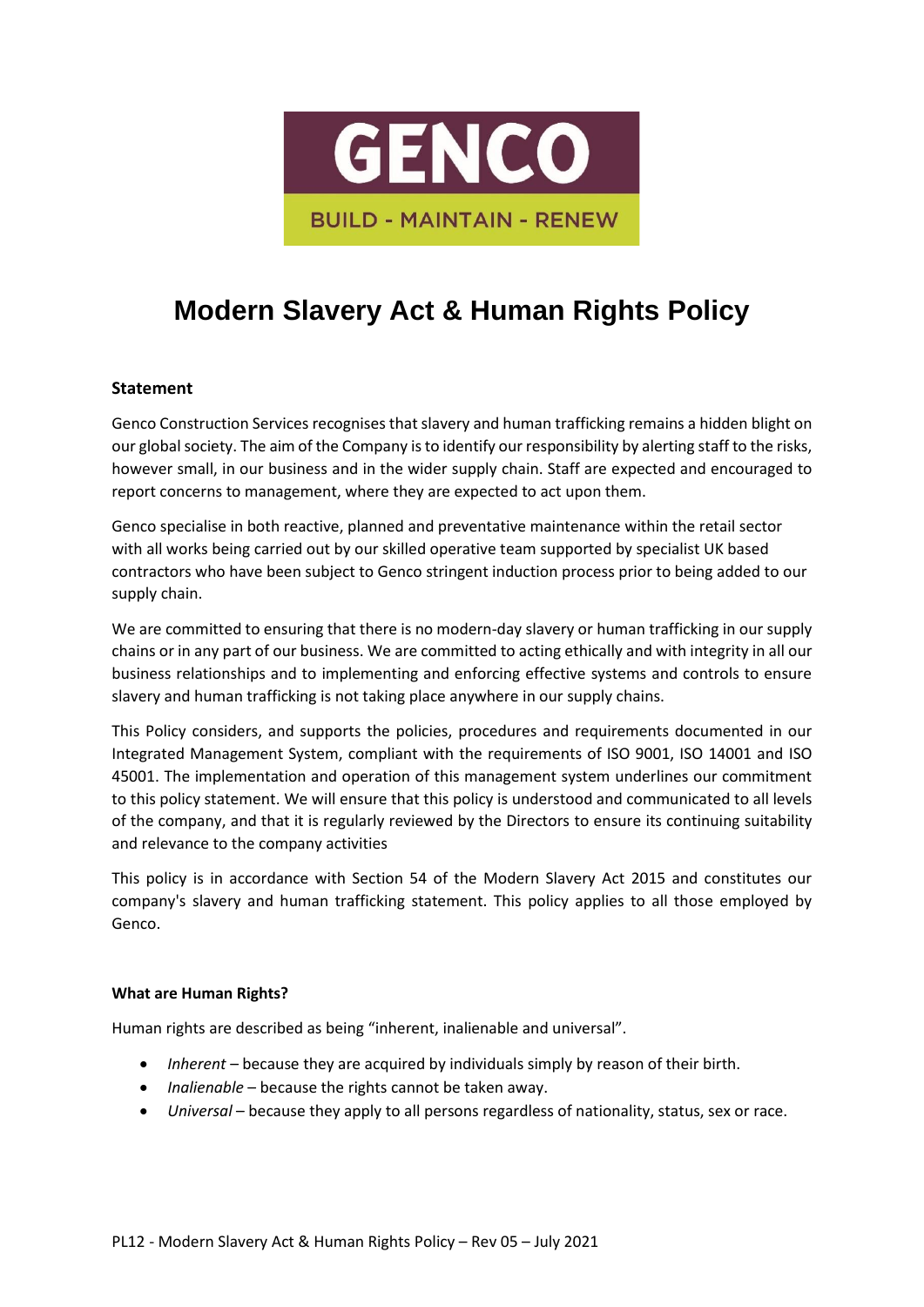Some rights provided for by the Act are "absolute" whilst others are "qualified".

- *Absolute* the right to exist without any limitations or exceptions unless those exceptions are expressly provided for in the convention itself.
- *Qualified* the right is one that exists in certain "qualified circumstances" which in simple terms means that the limitations and restrictions imposed are justified as being "necessary" in a democratic society. The act specifies a number of circumstances when such restrictions would be justified: "*in the interest of national security, territorial integrity, public safety or the economic well being of the country, for the prevention of disorder or crime, to protect health and morals or the protection of rights and freedom of others*."

There are 16 basic human rights under the law:

- 1. The Right to life
- 2. The Right to freedom from torture and inhumane or degrading treatment or punishment
- 3. The Right to liberty and security
- 4. The Right to a fair trial
- 5. The Right to have one's family life and private life respected
- 6. The Right to freedom of thought, conscience and religion
- 7. The Right to freedom of expression
- 8. The Right of assembly and association
- 9. The Right to education
- 10. The Right not to be subjected to the death penalty
- 11. The Right not to be discriminated against
- 12. The Right to marry
- 13. The Right to protection of property
- 14. The Right to free elections

The definition of human rights is that everybody is entitled to be treated as we would like to be treated ensuring that individuals and groups are protected from the abuse of power.

### **General Principles**

Genco are committed to providing a service which adopts the highest standard of ethics and values by maintaining an open-door policy ensuring continual communication with our employees, customers and other interested parties.

At Genco we respect all fundamental human rights, this is evidenced by the way we, as a company and our employees, conduct our business. This is supported by our compliance with The Modern Slavery Act 2015.